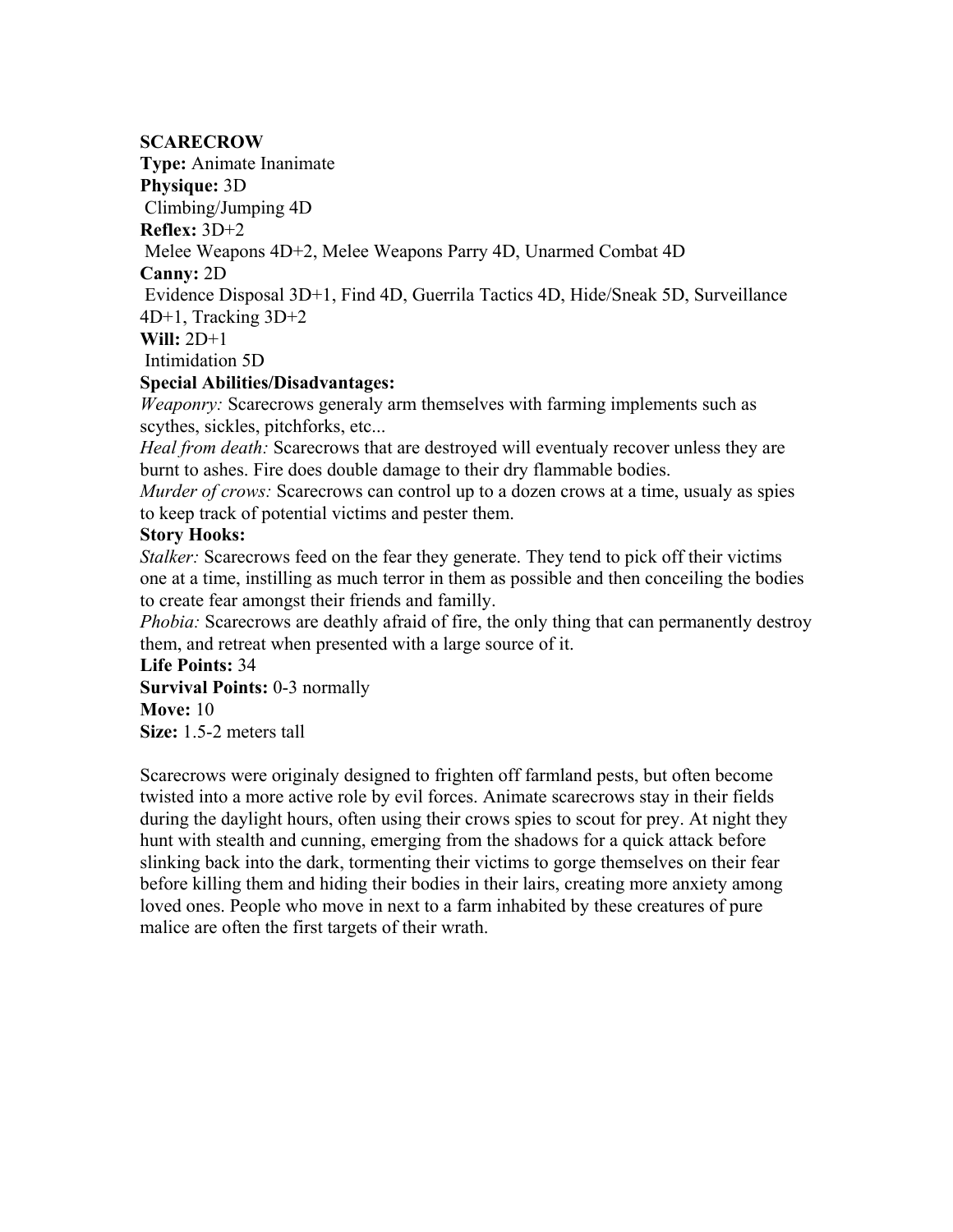# **WHITEFACE**

**Type:** Evil Clown **Physique:** 4D Stamina 6D **Reflex:** 4D Gymnastics 5D, Unarmed Combat 4D+1 **Canny:** 3D+1 Diversion 4D, Hide/Sneak 3D+2, Stage Magic 4D+2 **Will:** 3D+2 Acting 4D, Intimidation 4D+2

# **Special Abilities/Disadvantages:**

*Distinctive Appearance:* Whitefaces have extremely pale bone white skin, except for a blood red coloration on their rather bulbous nose and around their mouths that looks like badly applied make up. They also dress in very garish and brightly colored costumes. From a certain distance they actualy look like normal clowns, as long as they don't show off their yellowish shark-like teeth or razor sharp claws (usualy hidden by gloves). *Bite/Claws:* PHY+1D+1

# **Story Hooks:**

*Silent:* Whitefaces never speak. The closest they ever come to verbal communication is the hideous laugh they utter when chasing their victims.

*Psychotic:* Whitefaces are totaly insane by human standards, killing innocents for sheer amusement, prefering children, very serious people and those who are afraid of clowns to begin with above all others. They are relentless once they have found a victim and won't stop until it is dead or they are.

*Clown:* Whitefaces are natural born performers and are constantly acting out humorous scenes for any spectators they can find ( humorous at least by their standards). Anyone reacting negatively to the show will instantly arouse the creature's anger.

#### **Life Points:** 40

**Survival Points:** 0-3 normally **Move:** 10 **Size:** 1.5-2 meters tall

Whitefaces resemble clowns only physically, and even then a closer look will reveal that something is quite wrong with them, especially if they give a big toothy smile. The origins of these evil creatures are not well understood : they appear out of nowhere, spreading death, chaos and misery everywhere they go only to disappear abruptly soon after. Some believe they are a kind of personification of hysterical madness and homicidal dementia. They stalk their prey with maniacal glee and chilling brutality.